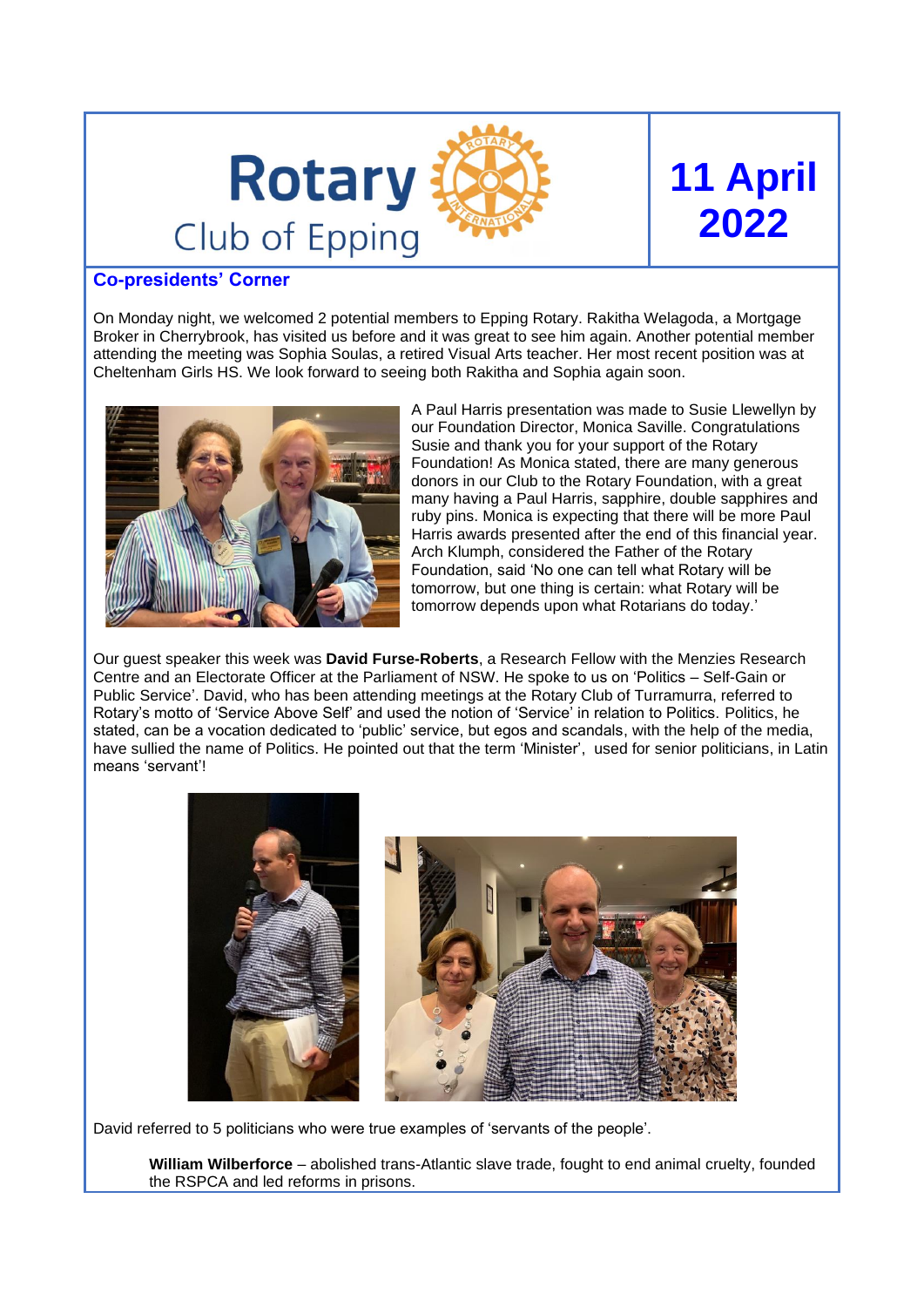**Lord Shaftsbury** – worked to improve the humane treatment of lunacy patients, made factory reforms, phased out child labour, and was committed to the humane treatment of animals. **Caroline Cox**, Baroness Cox – never saw politics as her vocation but in nursing. She had a distinguished career in nursing academia until she was appointed to the House of Lords. She was the founder of Humanitarian Aid Relief Trust (HART). Her focus was on both the international and domestic fronts and was a strong advocate for people with disabilities.

**Ben Chifley** – served as Prime Minister of Australia, 1945-1949. He was committed to the Labour and Trade Union movements, seeing them as a force for good. He sought just treatment of workers and a better standard of living and happiness for people. His heart was in helping his fellow citizens.

**Sir Robert Menzies** – was a contemporary of Ben Chifley, and they shared a personal friendship. He was the longest serving Prime Minister for a record 17 years. He placed emphasis on private enterprise and worked for the 'common good'. He was committed to advancing the living standards of the people and to 'service'.

David talked about ways people can become involved in Politics and to make a positive difference. He urged us to be faithful to the gifts and talents that we have, to help the world be a better place. As he said, 'Let 1000 blossoms bloom' – encourage many ideas from many sources. As Australians head towards the federal election, David's clear, thought-provoking presentation may help us to look carefully at the candidates standing and ascertain if they are committed to the notion of 'service'

#### **Happy Easter Everyone!**



## **Narelle**

#### **Club Program**

| Monday, April 18,<br>2022    | No Meeting, Easter<br>Monday               |                                                                   |                           |
|------------------------------|--------------------------------------------|-------------------------------------------------------------------|---------------------------|
| Monday, April 25,<br>2022    | No Meeting, Anzac Day<br>Dawn Service      |                                                                   |                           |
| Saturday April 30th,<br>2022 | <b>Cocktail Party</b>                      | <b>Fundraising for San</b><br>Isidro School in the<br>Philippines | Meadowbank                |
| Monday, May 02,<br>2022      | <b>Community Forum</b>                     | Meet the Bennelong<br>Candidates                                  | <b>Epping Boys High</b>   |
| Monday, May 09,<br>2022      | <b>Social Night</b>                        | <b>Gallery 11:11</b><br><b>Visit &amp; Dinner</b>                 | <b>Pho Sam Restaurant</b> |
| Monday May 16<br>2022        | <b>Wayne Newell</b><br><b>CEO Mininbah</b> | <b>Disability Services</b>                                        | <b>Epping Hotel</b>       |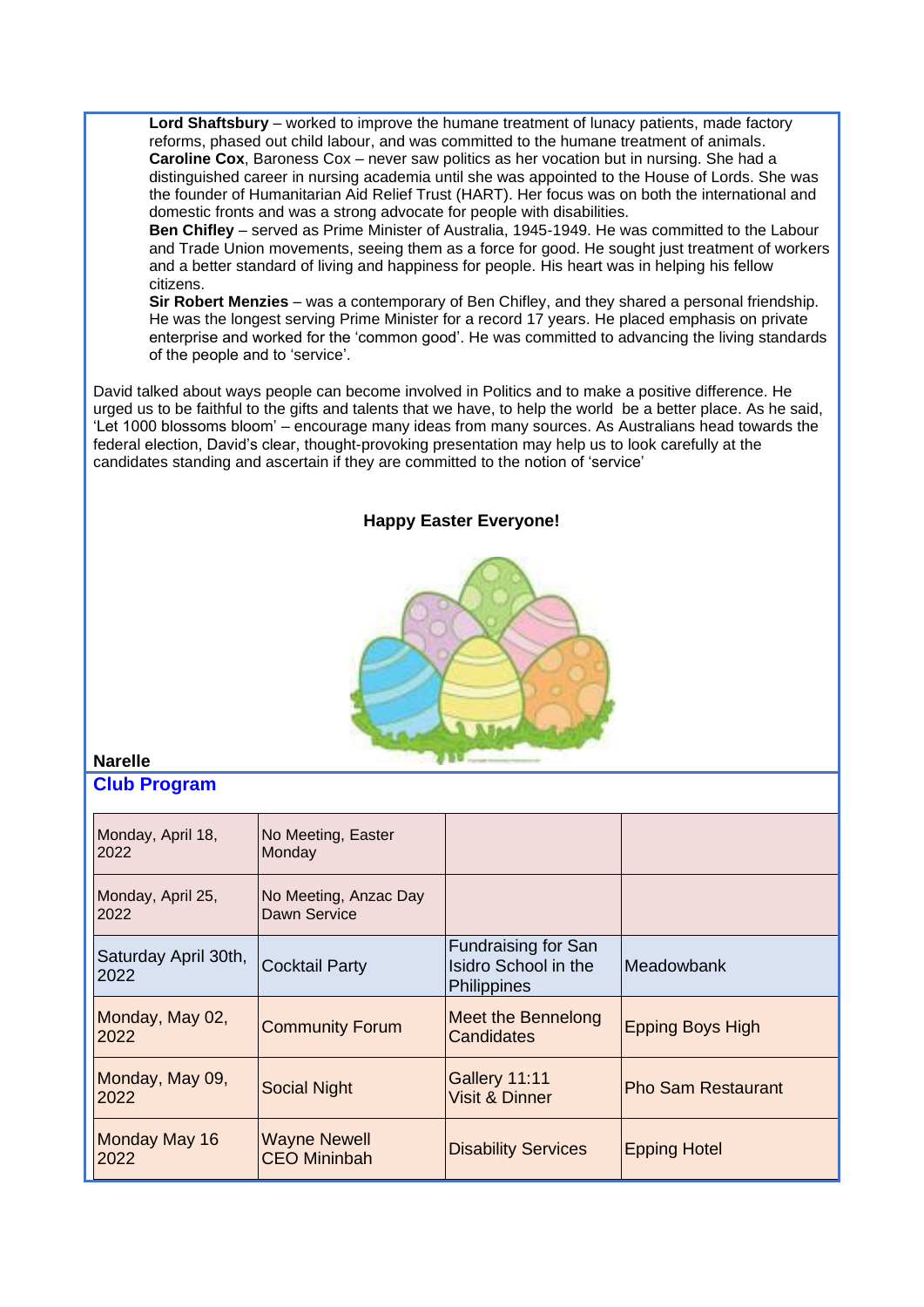#### **Upcoming Meetings**

The next 2 Monday evenings, Easter Monday, 18 April and ANZAC Day, 25 April are Public Holidays, so there will be no Rotary meetings. We encourage members to come along to the Dawn Service at 6am in Forest Park on ANZAC Day. A wreath will be laid on behalf of the Rotary Club of Epping.

On Monday 2 May there will be a 'Meet the Candidates' night to be held at Epping Boys High School.





The Epping Chamber of Commerce and the Rotary Club of Epping invite you to

# **Meet the Bennelong Candidates**









LIB



John August Fusion

**Rhys Collyer UAP** 

Simon Kennedy Kyinzom Dhongdue **DPDA** 

Jerome Laxale LAB

With the 2022 federal elections being held on Saturday 2<sup>4</sup> May, we would love you to join us to hear from the above candidates standing for the Federal Electorate of Bennelong. We are hoping to hear their plans and priorities for the community should they be elected so prepare your questions please.

We look forward to seeing you all and enjoying some sadly missed networking and some scrumptious food.

When: Monday 2<sup>nd</sup> May 2022 6.00pm to 8.30pm

Where: Epping Boys High, Edmund Barton Centre, 213 Vimiera Road Eastwood

Cost: \$40 per person (includes gourmet canapes, tea and coffee)

RSVP: 22<sup>nd</sup> April - Prebooking is essential - no tickets on the night

Agenda will be emailed after your booking confirmation is received

Purchase your ticket and secure your booking through the website below. (Limited Seating)

tinyurl.com/epping22

A visit to Gallery 11.11 at 227 Malton Rd (corner of Norfolk Road where the entrance is located) in North Epping followed by dinner at Pho Sam, has been organised for Monday 9 May. The Gallery visit will be from 6pm – 7pm, followed by dinner. If you haven't already put your name down to attend, on the sheet that was circulated on Monday night, please email Deretta. We need to provide numbers to Gallery 11.11 owner, Melony Smirniotis and also book for dinner. Partners are welcome.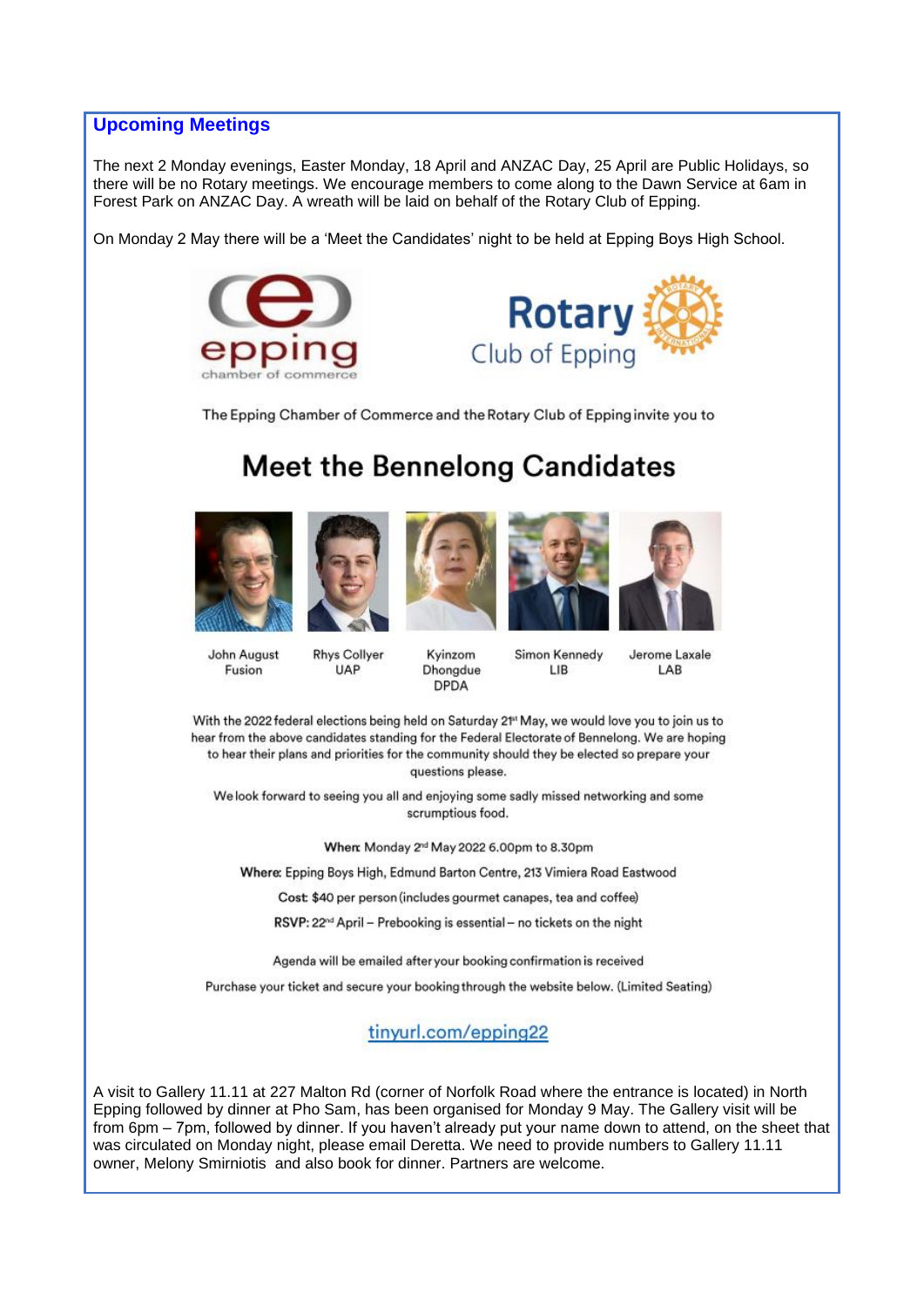#### **Primary School Debating**

We are seeking interested volunteers to adjudicate at the Year 5 Debates on 31<sup>st</sup> May, 14<sup>th</sup> June, 28<sup>th</sup> June, 16<sup>th</sup> August and 30<sup>th</sup> August. No experience needed as a Zoom training session will be organised to provide all that you require. If you would like further information or you are able to help, please let Narelle or Betty know by asap.

#### **Salvation Army Trivia Night**



A Trivia Night will be held on 13 May for the Red Shield Appeal. The Ryde Salvation Army zone is encouraging local community organisations, like Rotary, to attend. It would be great if Epping Rotary could get a table of 10 (or 2 tables even?). Please let Narelle know if you are interested

### **Cocktails and Canapes by the Bay**

This event, postponed 3 times will now take place on Saturday 30<sup>th</sup> April at the homes of Craig/Diana Gallagher and Sharyn Hubert. It promises to be a wonderful afternoon/evening. There are 20 places left, so come along and enjoy water views whilst sipping on a delicious cocktail. Further details are in the flyer.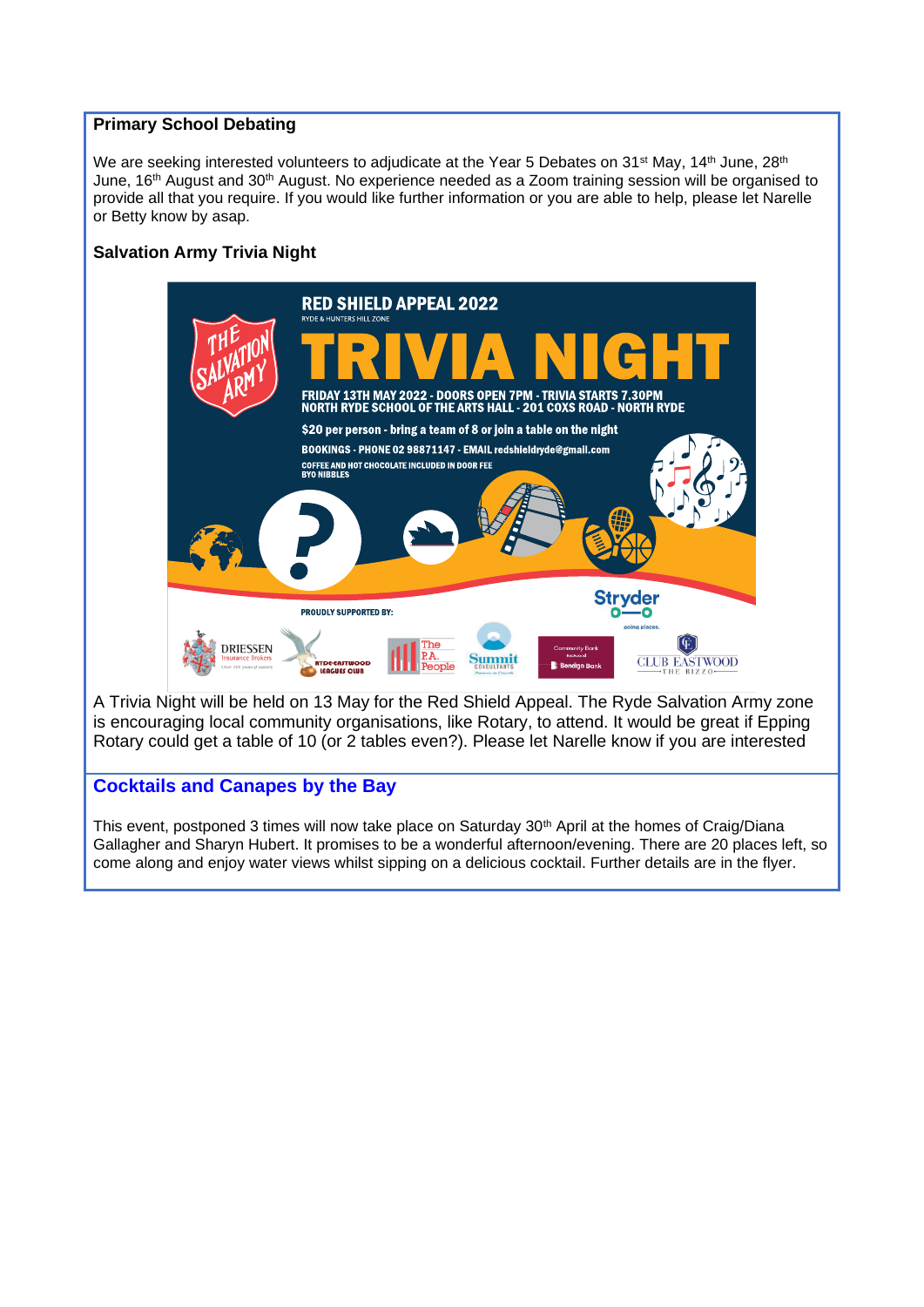

#### **Information regarding BowelCare Program**

Thank you for your past participation in our Rotary BowelCare Program. This year's program will be run again as a Mail Order service.

The BowelCare kits will no longer be available for purchase in pharmacies. All sales will now be conducted through the BowelCare office, for the three month period. This period is for sales only, if your order is placed within this time, you will receive your kit. Your kit can be returned for testing any time prior to its expiry date, (located on the back of the envelope). You can place your order by phoning or using the Mail Order form attached. The purchase price of **\$25** is inclusive of postage and fees, pathology testing and notification of your result to yourself and your nominated doctor.

The kits will be available to purchase from 1<sup>st</sup> April 2022 until 30th June 2022 by using the Mail Order form or by phoning the BowelCare office Tuesday to Thursday 9am – 3pm on (02) 4341 6695. Outside these hours, or if our phones are busy please leave a message and we will return your call as soon as possible. If you are purchasing through Mail Order, please complete, sign and return the Mail Order form attached using the instructions provided.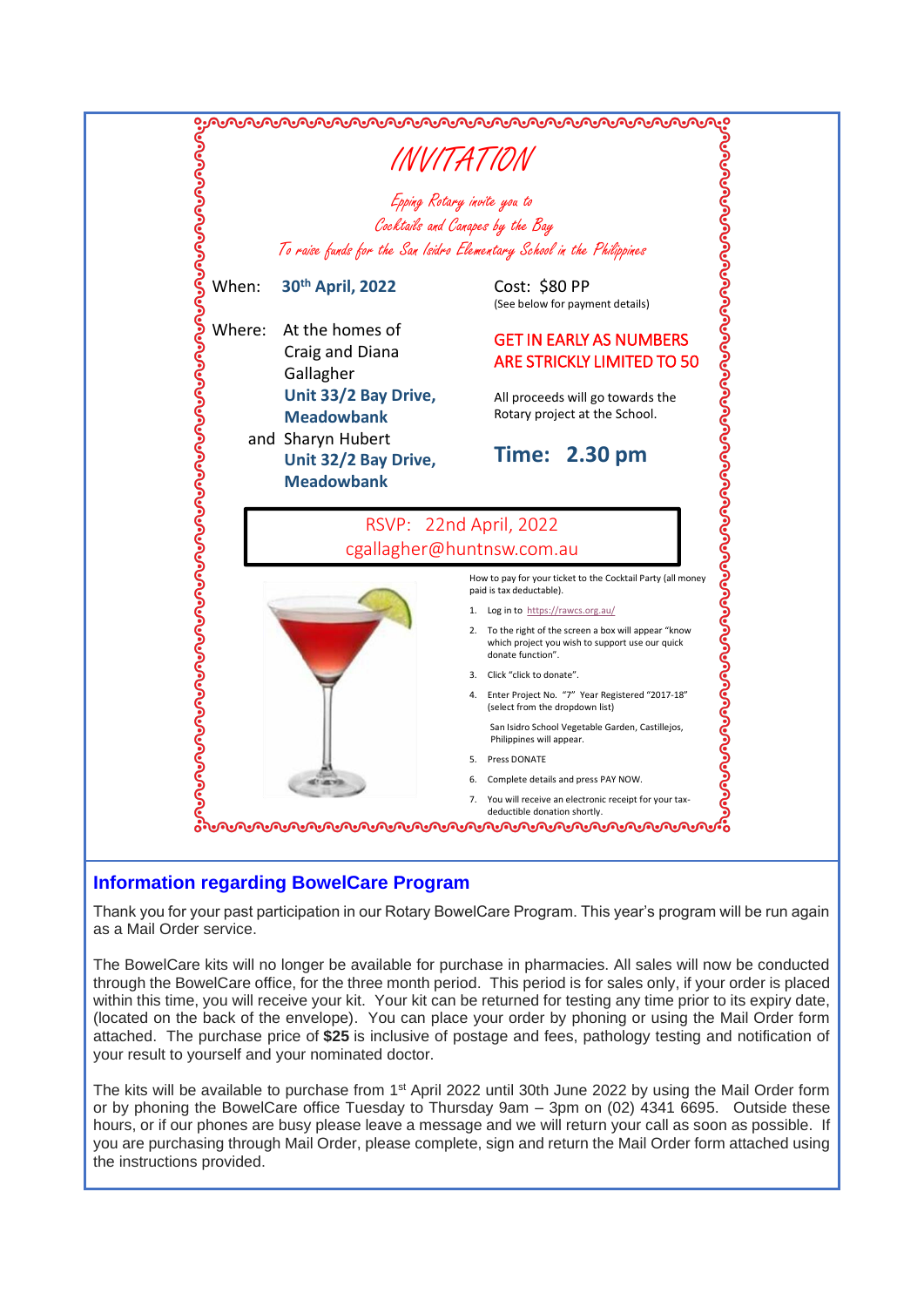BowelCare Australia is a division of Cancercare Australia Limited ABN 35 154 219 057 (CAL). CAL is a Health Promotion Charity and Deductible Gift Recipient (DGR) endorsed from 11<sup>th</sup> November 2011 by the Australian Taxation Office and is registered as a charity with the Australian Charities and Not-for-Profit Commission (ACNC). Donations to CAL of Two Dollars or more are tax deductible for the donor. All donations received are used by the Rotary Volunteer Directors of CAL to care for people affected by cancer, including bowel cancer. Should you choose to make a donation now, or at any time in the future, a form is attached for that purpose.

Continue to look after your health by participating in our annual Rotary BowelCare Program.

Yours sincerely Rod Chippindale, Director Cancercare Australia Limited [www.cancercareaustralia.org.au](http://www.cancercareaustralia.org.au/)

#### **District Governor's Newsletter - 7 April**

It's April and we have just 84 days to go until the end of this Rotary year. Where has the time gone?

March has been a huge month and I thank those who made the **District Conference** such a success both at an organisational level but especially those who decided it was time to come together and celebrate the achievements of our clubs and Rotary.

Over 260 attended on Friday evening and were enthralled by Dr Daniel Nour, 2022 Young Australian of the Year. Tania and I have been so impressed by this young man that we are committed to assisting him to extend the services provided by Street Side Medics. I was overwhelmed by the number of Club Presidents who spoke to me afterwards and offered support of their club with the intention of securing an additional van. I am in the process of collating all the positive feedback and will advise shortly of a next step. And how good was Krissie Webb as MC? This is what the changing face of Rotary looks like.

On Saturday over 370 delegates heard from 24 presenters and gained tremendous insight into the benefits from Rotary initiated projects and also affirmed that what they were doing within their clubs and across the district are each helping in many ways to make our community stronger and better. The majority of speakers have a close Rotary affinity. See [Conference comments.](https://portal.clubrunner.ca/50081/Documents/en-au/b5cc2550-e0fe-4bb0-97c0-4cb76f149187/1/)

My thanks to Conference Chair Bob Kaye-Smith and compere and production chair Geoff Brennan and many others who work so hard to pull together in six weeks what had been parked for a year due to COVID uncertainty.

Over the years I have heard conference attendees returned to their club in the following week and say, "the conference was fantastic you should have been there." However, essentially, they are talking to a wasted audience because the opportunity is gone.

Make a commitment now to attend district conference in Cowra, 17 to 19 March 2023. Conference has never disappointed and the best way to boost your enthusiasm for Rotary is by meeting with like-minded Rotarians at district conference.

March also saw the passing of long-term member [Ian Salmon](https://portal.clubrunner.ca/50081/Documents/en-au/c2df0b33-4e75-4002-9bbd-7cd8b5b2e7c0/1/) (Turramurra 2002) a very much hands-on Rotarian and Arch Klumph Society member. Ian a true gentleman was proactive in implementing healthrelated projects in Southeast Asia. He supported these financially and with action.

Sadly, we also lost [PDG Ted \(Big Ted\) Atkinson](https://portal.clubrunner.ca/50081/Documents/en-au/e824929a-7e34-4737-b40a-5a8455510ee6/1/) (Dural) after a prolonged illness. *Big Ted* was the first *Big Ted,* long before TV's Big Ted. A Rotarian since 1969 he was District Governor 91 – 92 and involved in so many Rotary activities, it is a vast list. He was a trailblazer for Australian Rotary Health. Please click on the links to read more about these Rotary legends.

**Flood relief**: the past few months have been tragic for people in northern New South Wales and Queensland and also along the Hawkesbury River.

District Rotary Foundation Chair, David Dean moved very quickly and applied for a TRF Disaster Response Grant that was approved within 72 hours. Check out David's report (Latest News, No. 1) on the distribution of funds from the TRF Grant.